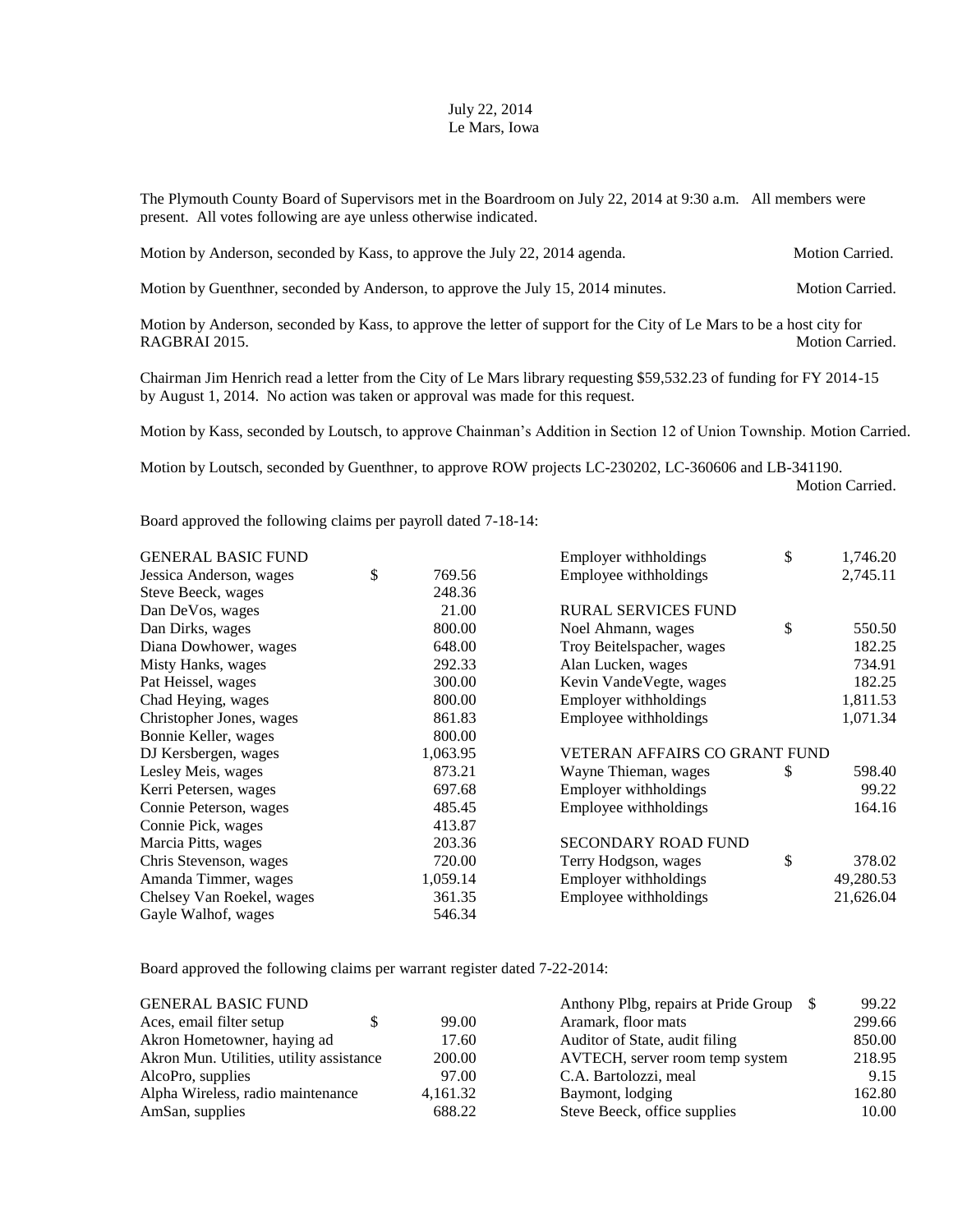| Cole Beitelspacher, cell phone allowance \$ | 60.00    | Ply Co Treasurer, flex benefit reimb. \$ | 2,225.45  |
|---------------------------------------------|----------|------------------------------------------|-----------|
| Boat Farm, 2 canoes                         | 1,838.00 | Portable Power System, battery           | 59.06     |
| Lonnie Bohlke, cell phone allowance         | 60.00    | Premier, phone & internet service        | 397.84    |
| Bomgaars, supplies                          | 302.00   | PRIA, membership dues                    | 55.00     |
| Branum Oil, repairs                         | 271.70   | Primebank, file charge                   | 7.50      |
| Car-Go Express, fuel                        | 362.77   | Quality Lawn, mowing services            | 125.00    |
| CBM Food, inmate meals                      | 4,884.18 | Quality Lube, Uplander services          | 43.45     |
| CED, light bulbs                            | 374.96   | Darin Raymond, fuel                      | 59.00     |
| Century Link, phone                         | 14.21    | Red's Printing, imprinted envelopes      | 187.77    |
| Culligan Water, services                    | 95.00    | Rental, Sales & Service, chainsaw chaps  | 170.09    |
| Dean Foods, kitchen supplies                | 141.96   | Rust's Western Shed, uniforms            | 169.95    |
| DeJager Plumbing, annex A/C repairs         | 405.70   | Sapp Bros, diesel                        | 2,520.05  |
| Des Moines Stamp, dater pads                | 34.00    | LeMont Schmid, cemetery mowing           | 240.00    |
| Victoria DeVos, supplies                    | 206.50   | Elizabeth Singer, mileage                | 30.36     |
| Ditch Witch, locator parts                  | 424.97   | Shelly Sitzmann, cell phone allowance    | 120.00    |
| Don Groves Repair, K-9 equipment            | 225.00   | The Radar Shop, recertify radar          | 69.00     |
| Diana Dowhower, summer camp supplies        | 7.70     | Thomson West, court library              | 2,379.60  |
| Election Source, election supplies          | 94.90    | Total Sales, install decals              | 189.00    |
| Fareway, kitchen supplies                   | 9.55     | Treas. State of IA, cabin taxes          | 62.00     |
| Farmers Coop-Hinton, fuel                   | 27.60    | Treat America, school meals              | 29.44     |
| Fastenal, supplies                          | 138.37   | U.S. Cellular, cell phones               | 358.35    |
| Floyd River Mat., road gravel, surge rock   | 686.59   | Verizon, cell phones                     | 622.40    |
| Floyd Valley Hospital, ER services          | 50.00    | Wagner Auto, oil                         | 8.58      |
| Frontier, phone                             | 1,265.78 | Wal-Mart, supplies                       | 112.77    |
| LeMars Truck Stop, fuel                     | 155.49   | Wex Bank, fuel                           | 5,022.19  |
| Glenn's Copier, office supplies             | 133.50   | Woodbury Co Sheriff, service             | 12.80     |
| Great Plains Locator, June locates          | 202.92   |                                          |           |
| Higman Sand, crushed concrete               | 877.40   | <b>MH-DD SERVICEDS FUND</b>              |           |
| Hummer's Mowing, lawn mowing                | 740.00   | Jim Bybee Law, legal representation \$   | 132.00    |
| Iowa DOT, DL sales                          | 104.50   | Hope Have, psych. rehab                  | 161.50    |
| Iowa Div of Labor, boiler license           | 80.00    | Life Skills Training, workshop           | 5,230.00  |
| Iowa Law Enforcement Academy, schooling     | 250.00   | Mallard View, comm. based setting s      | 1,263.90  |
| Iowa One Call, locate service               | 18.90    | Sharon Nieman, mileage & mtg. expenses   | 53.12     |
| Iowa Sec of State, notary                   | 30.00    | Plains Area Mental Hlth, psych treatment | 60.00     |
| Jack's Uniform, uniforms                    | 242.88   | Ply Co Sheriff, transports               | 141.50    |
| Jensen Motors, repairs                      | 13.33    | Pride Group, support services            | 18,885.32 |
| Krista Koster, map changes                  | 552.50   | Willow Heights, comm. based settings     | 1,590.00  |
| Trish Kunkel, cleaning services             | 1,360.00 |                                          |           |
| City of LeMars, utilities                   | 526.32   | RURAL SERVICES BASIC FUND                |           |
| LeMars Ambulance, transport                 | 225.00   | \$<br>Noel Ahmann, mileage               | 46.00     |
| LeMars Pack 'N Ship, shipping               | 30.85    | Frontier, phone                          | 69.98     |
| LeMars Postmaster, postage                  | 1,015.00 | Chuck Hoelker, watershed                 | 1,250.00  |
| Mail Services, blank tax statements         | 91.00    | Jensen Motors, service                   | 32.82     |
| Mayrose Body, Charger repairs               | 2,787.75 | Alan Lucken, mileage                     | 29.44     |
| Menards, batteries                          | 108.19   | Sapp Bros, fuel                          | 608.26    |
| Mercy Business Health, nursing contract     | 619.50   | Siouxland Dist Hlth, well testing        | 161.00    |
| MidAmerican Energy, utilities               | 1,940.71 |                                          |           |
| Mike's Inc, fuel                            | 46.00    | <b>LOCAL OPTION SALES TAX FUND</b>       |           |
| Moore Medical, supplies                     | 46.10    | Barry's Electric, waterline work<br>\$   | 820.00    |
| Moville Record, publications                | 144.47   | Council on Sexual Assault, grant         | 1,936.61  |
| Mr. Muffler, trailer tire                   | 123.64   | City of LeMars, tapping water main       | 1,249.00  |
| O'Keefe Elevator, repair                    | 607.00   | Life Skills Training, grant              | 24,000.00 |
| O.C. Sanitation, garbage pickup             | 171.60   | Oyens Fire, grant                        | 4,500.00  |
| Perkins, office supplies                    | 254.00   |                                          |           |
| Carolyn Plueger, deposition                 | 544.50   | VETERAN AFFAIRS CO. GRANT FUND           |           |
| Ply Co Board of Health, pass thru funds     | 2,942.35 | Ann Miller, Dist 6 meeting<br>\$         | 60.00     |
| Ply Co Sheriff, transports                  | 187.20   |                                          |           |

| Ply Co Treasurer, flex benefit reimb.<br>-\$                       | 2,225.45  |
|--------------------------------------------------------------------|-----------|
| Portable Power System, battery                                     | 59.06     |
| Premier, phone & internet service                                  | 397.84    |
| PRIA, membership dues                                              | 55.00     |
| Primebank, file charge                                             | 7.50      |
| Quality Lawn, mowing services                                      | 125.00    |
| Quality Lube, Uplander services                                    | 43.45     |
| Darin Raymond, fuel                                                | 59.00     |
| Red's Printing, imprinted envelopes                                | 187.77    |
|                                                                    |           |
| Rental, Sales & Service, chainsaw chaps                            | 170.09    |
| Rust's Western Shed, uniforms                                      | 169.95    |
| Sapp Bros, diesel                                                  | 2,520.05  |
| LeMont Schmid, cemetery mowing                                     | 240.00    |
| Elizabeth Singer, mileage                                          | 30.36     |
| Shelly Sitzmann, cell phone allowance                              | 120.00    |
| The Radar Shop, recertify radar                                    | 69.00     |
| Thomson West, court library                                        | 2,379.60  |
| Total Sales, install decals                                        | 189.00    |
| Treas. State of IA, cabin taxes                                    | 62.00     |
| Treat America, school meals                                        | 29.44     |
| U.S. Cellular, cell phones                                         | 358.35    |
| Verizon, cell phones                                               | 622.40    |
| Wagner Auto, oil                                                   | 8.58      |
| Wal-Mart, supplies                                                 | 112.77    |
| Wex Bank, fuel                                                     | 5,022.19  |
| Woodbury Co Sheriff, service                                       | 12.80     |
| MH-DD SERVICEDS FUND                                               |           |
| Jim Bybee Law, legal representation<br>\$                          | 132.00    |
| Hope Have, psych. rehab                                            | 161.50    |
| Life Skills Training, workshop                                     | 5,230.00  |
| Mallard View, comm. based settings                                 | 1,263.90  |
| Sharon Nieman, mileage & mtg. expenses                             | 53.12     |
| Plains Area Mental Hlth, psych treatment                           | 60.00     |
| Ply Co Sheriff, transports                                         | 141.50    |
| Pride Group, support services                                      | 18,885.32 |
| Willow Heights, comm. based settings                               | 1,590.00  |
|                                                                    |           |
| RURAL SERVICES BASIC FUND                                          |           |
| Noel Ahmann, mileage<br>\$                                         | 46.00     |
| Frontier, phone                                                    | 69.98     |
| Chuck Hoelker, watershed                                           | 1,250.00  |
| Jensen Motors, service                                             | 32.82     |
| Alan Lucken, mileage                                               | 29.44     |
| Sapp Bros, fuel                                                    | 608.26    |
| Siouxland Dist Hlth, well testing                                  | 161.00    |
| <b>LOCAL OPTION SALES TAX FUND</b>                                 |           |
| Barry's Electric, waterline work<br>S                              | 820.00    |
| Council on Sexual Assault, grant                                   | 1,936.61  |
| City of LeMars, tapping water main                                 | 1,249.00  |
| Life Skills Training, grant                                        | 24,000.00 |
| Oyens Fire, grant                                                  | 4,500.00  |
|                                                                    |           |
| VETERAN AFFAIRS CO. GRANT FUND<br>Ann Miller, Dist 6 meeting<br>\$ | 60.00     |
|                                                                    |           |